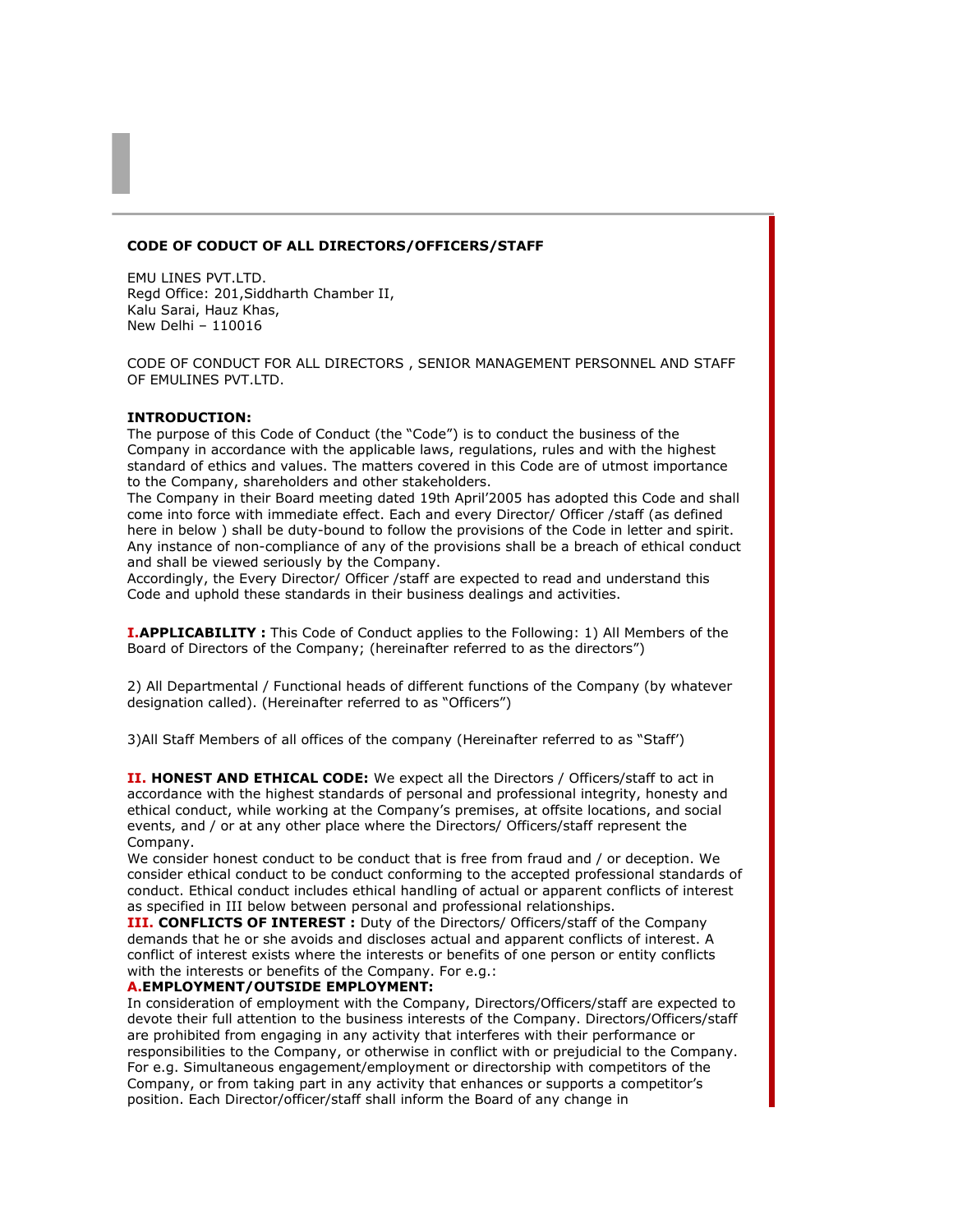events/circumstances/conditions that may interfere with their ability to perform their duties. Additionally, Directors/Officers/staff must disclose to the Company's Board of Directors, any interest that they have that may conflict with the business of the Company.

**B.OUTSIDE DIRECTORSHIPS: -** It is a conflict of interest to serve as a Director of any Company that competes directly with the Company. Directors / Officers/staff must first obtain approval from the Company's Board of Directors before accepting such Directorship. Further each Director / Officer/staff shall inform the Board of any changes in their board positions, relationship with other business (including charitable).

**C.BUSINESS INTERESTS: -** If any Director / Officer/staff is considering investment in the business of any competitor of the Company, he or she must first take care to ensure that these investments do not compromise on their responsibilities towards the Company. Before making substantial investment in the business of the Competitor, the Director / Officer /staff shall take permission from the Board of Directors of the Company. Substantial Investment shall mean any investment over Rupees 2.00 Lacs for Directors/Officers/staff.

**D.RELATED PARTIES: -** As a general rule, Director / Officers/staff, before conducting Company business with a relative and /or with a business in which a relative is associated in any significant role, must disclose their interest before the Board of Directors of the Company and take their prior approval for the same. Relatives include spouse, siblings, sibling's spouse, children, children's spouse, parents, grandparents, grandchildren and step relationships.

**E.PAYMENTS OR GIFTS FROM OTHERS: -** Under no circumstances any Director/Officer/staff shall accept any offer, payment, promise to pay or authorization to pay any money, gift, or anything of value from customers, vendors, consultants, etc. of the Company, that is perceived and/or intended, directly or indirectly, to influence any business decision, of the Company any act or failure to act, any commitment of fraud, or opportunity for the commitment of any fraud.

**F.CORPORATE OPPORTUNITIES: -** Directors/Officers/staff shall not exploit for their own personal gain, opportunities that are discovered through the use of the Company property, information or position, unless the opportunity is first disclosed in writing to the Company's Board of Directors.

**G.OTHER SITUATIONS: -** Because other conflicts of interest may arise, it would be impractical to attempt to list all possible situations. If a proposed transaction or situation raises any questions or doubts, Directors/Officers/staff must consult the Company's Chairman and/or the Board of Directors.

#### **IV. COMPLIANCE WITH GOVERNMENTAL LAWS, RULES AND REGULATIONS**

Directors/Officers/staff must comply with all applicable governmental laws, rules and regulations. Directors/Officers/staff must acquire appropriate knowledge of the legal requirements relating to their duties sufficient to enable them to recognize potential dangers, and to know when to seek advice from the Finance and/or Legal Department. Violations of applicable governmental laws, rules and regulations may subject Directors/Officers/staff to individual criminal and/or civil liability. Such individual violations may also subject the Company to civil and/or criminal liability and/or the loss of business which must be protected at all times by directors/Officers /staff.

# **V. CONFIDENTIAL INFORMATION**

Directors/Officers/staff are required to maintain the confidentiality of all confidential information that they receive or become privy to in connection with the Company's business, except when disclosure is authorized or legally mandated. Confidential information includes all nonpublic information that might prejudice the ability of the Company to pursue certain objectives, be of use to competitors or harm the Company, its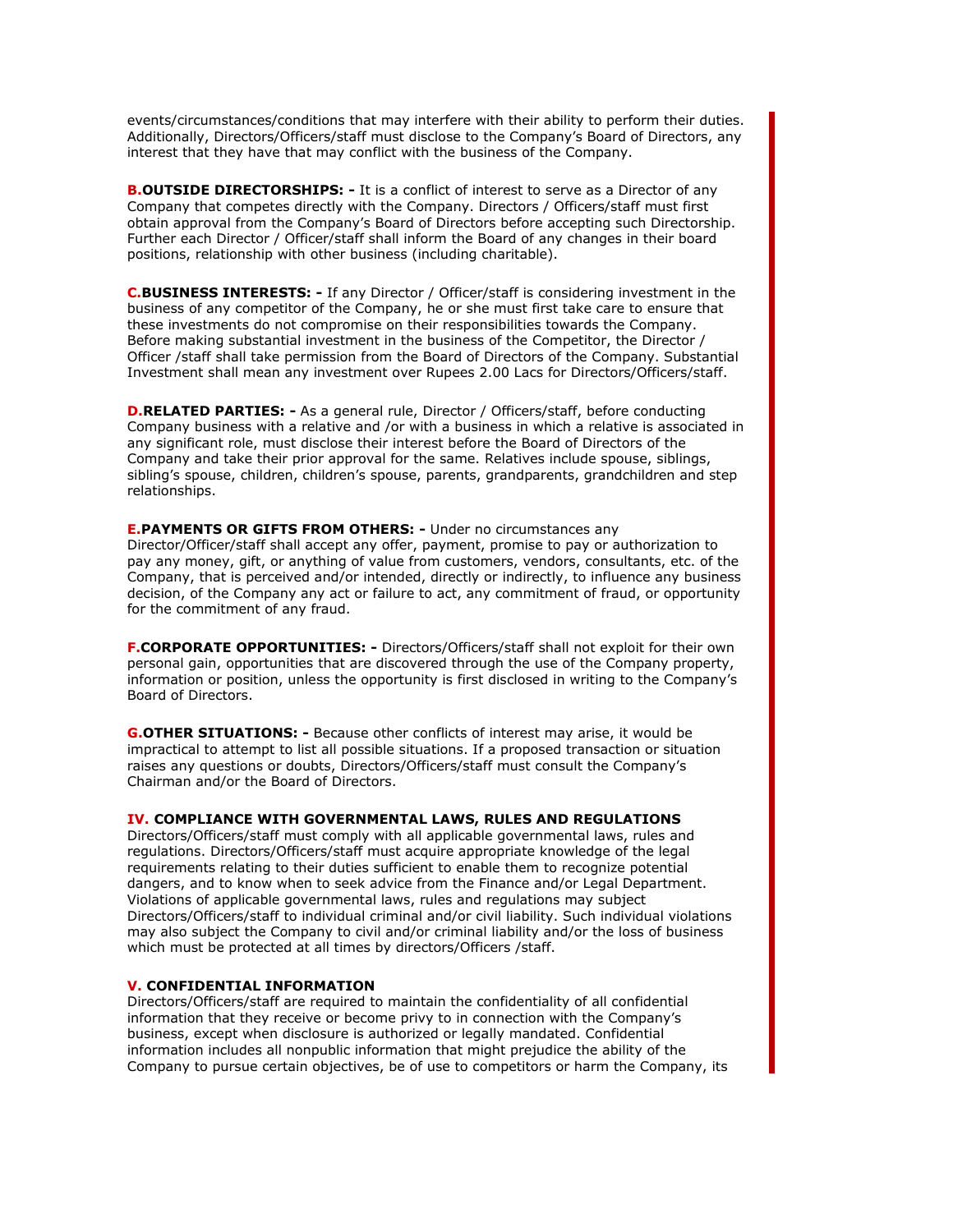agents/shippers/consignees/overseas agents, if disclosed. Directors/Officers/staff must not use confidential information for their own advantage or profit directly or indirectly.

# **VI. PROPER USE OF COMPANY ASSETS**

The Company assets should be used only for the legitimate business purpose of the Company. The Board Members & Senior Management of the Company are strictly prohibited from using Company assets or position for personal gain.

### **VII. DISCRIMINATION AND HARASSMENT**

The Company is committed to provide a workplace free of discrimination and harassment based on race, color, religion, age, gender, national origin, disability, veteran status, or any other biases. It would be the endeavor of every Board Member and Senior Management of the Company to see that work place is free from such environment.

If any officer/staff or Associate is discriminated, he may lodge a complaint in writing of discrimination or harassment with the Chairman of the Company.

### **VIII. POLITICAL CONTRIBUTIONS**

Corporate funds, credit, property or services shall not be used, directly or indirectly, to support any political party or candidate for public office, or to support or oppose any ballot measure, without the prior approval of the Board of Directors of the Company.

### **IX. EMPLOYEE RELATIONSHIPS**

The Company continually strives to promote positive and productive working relationship among its officers to fully comply with the letter and spirit of all laws prohibiting discrimination and sexual harassment. While the Company does not wish to unduly interfere with the private lives of its employees, some limitations on personal relationships in the workplace are necessary in order to prevent actual or perceived favoritism, problems with seniors and possible claims of discrimination or harassment. For these reasons, directors/officers shall not engage in romantic or sexual encounters or relationship with any other employee with whom he or she is in a supervisory or reporting relationship. The Company recognizes the importance of developing close working relationships among employees and this policy is not intended to prohibit friendships that naturally develop in a work setting or social interaction among employees.

# **X. DISCLOSURES**

Company's policy is to provide full, fair, accurate, timely and understandable disclosure in reports and documents that Company file with different related parties and/or any other government agency made by the Company. Company's management has the general responsibility for preparing such filings and communications and shall ensure that the same shall conform to all applicable laws and regulations.

# **XI. VIOLATIONS OF THE CODE**

Part of the Directors/Officer/staff job, and of his or her ethical responsibility is to help enforce this Code. Directors/Officers/staff should be alert to possible violations. Directors/Officers/staff must cooperate in any internal or external investigations of possible violations. Directors/Officers/staff should endeavor to ensure that management is causing the Company to promote ethical behavior and to encourage employees to report evidence to illegal or unethical behavior to appropriate Company personnel. Directors should endeavor to ensure that the Company should not allow retaliation against any employee who makes a good faith report about a possible violation of the Company's Code of Conduct.

# **XII. WAIVERS AND AMENDMENTS OF THE CODE**

We are committed to continuously reviewing and updating, our policies and procedures. Therefore, this Code is subject to modification. Any amendment or waiver of any provision of this Code must be approved by the Company's Board of Directors.

### **XIII. NO RIGHTS CREATED**

This Code of conduct is a statement of certain fundamental principles, ethics, values,